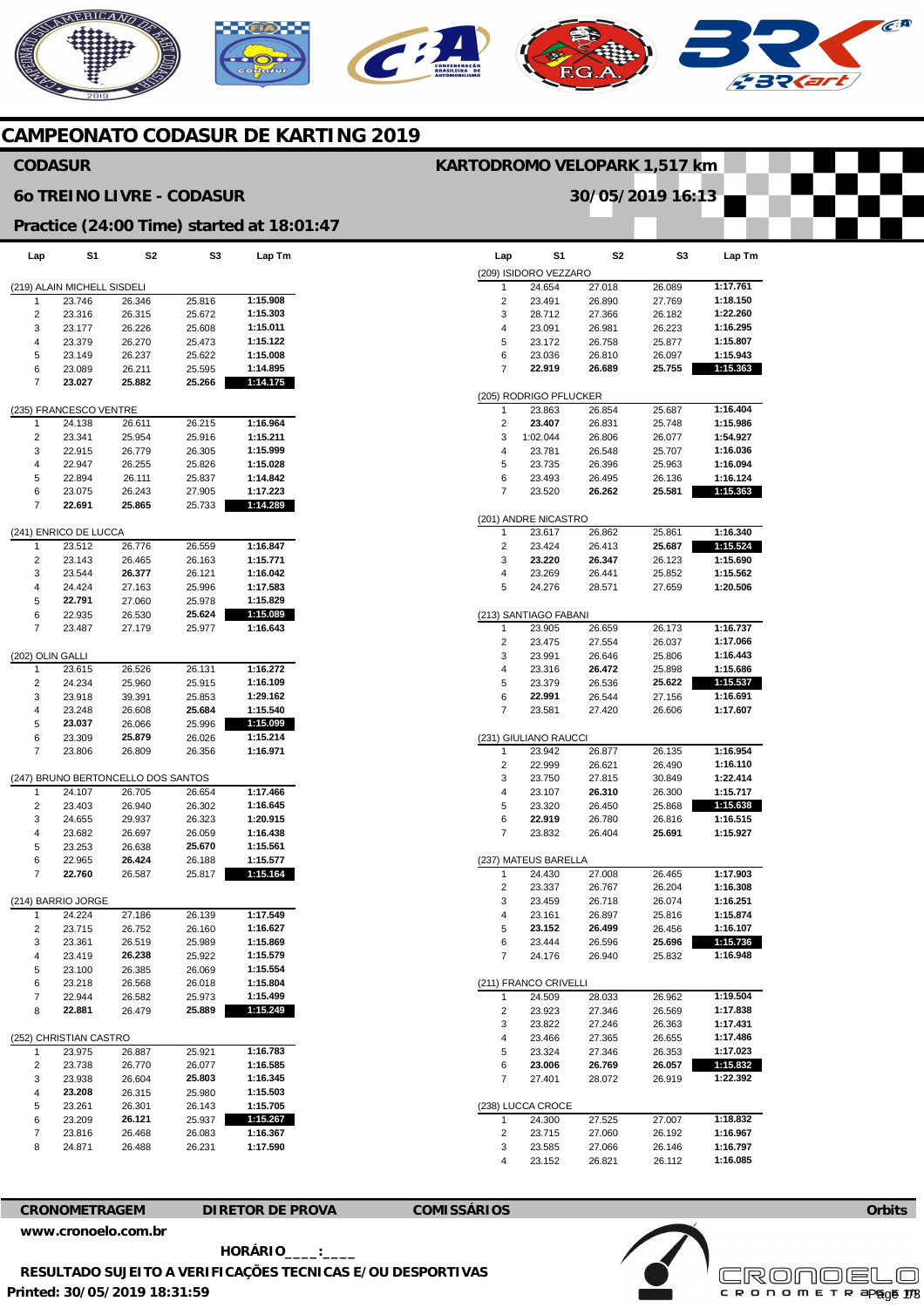

# **CAMPEONATO CODASUR DE KARTING 2019**

## **CODASUR**

#### **6o TREINO LIVRE - CODASUR**

## **Practice (24:00 Time) started at 18:01:47**

| Lap                                  | S1                        | S2                            | S3               | Lap Tm               |  |  |  |  |  |
|--------------------------------------|---------------------------|-------------------------------|------------------|----------------------|--|--|--|--|--|
| 5                                    | 23.182                    | 26.783                        | 26.409           | 1:16.374             |  |  |  |  |  |
| 6                                    | 23.057                    | 26.720                        | 26.082           | 1:15.859             |  |  |  |  |  |
| 7                                    | 23.288                    | 27.670                        | 26.060           | 1:17.018             |  |  |  |  |  |
| 8                                    | 23.255                    | 26.664                        | 26.303           | 1:16.222             |  |  |  |  |  |
|                                      |                           |                               |                  |                      |  |  |  |  |  |
|                                      |                           | (215) GABRIEL PATURLE E SILVA |                  |                      |  |  |  |  |  |
| 1                                    | 24.309                    | 27.260                        | 26.704           | 1:18.273             |  |  |  |  |  |
| $\overline{2}$                       | 24.178                    | 27.797                        | 26.565           | 1:18.540             |  |  |  |  |  |
| 3                                    | 24.349                    | 27.160                        | 26.168           | 1:17.677             |  |  |  |  |  |
| 4                                    | 23.898                    | 26.805                        | 26.316           | 1:17.019             |  |  |  |  |  |
| 5                                    | 23.681                    | 26.585                        | 26.239           | 1:16.505             |  |  |  |  |  |
| 6                                    | 23.323                    | 26.503                        | 26.123           | 1:15.949             |  |  |  |  |  |
| 7                                    | 23.673                    | 26.456                        | 26.220           | 1:16.349             |  |  |  |  |  |
| (244) PABLO NICOLÁS FALCHI BOBADILLA |                           |                               |                  |                      |  |  |  |  |  |
|                                      |                           |                               |                  |                      |  |  |  |  |  |
| 1                                    | 23.680                    | 27.078                        | 26.691           | 1:17.449             |  |  |  |  |  |
| 2                                    | 25.293                    | 27.553                        | 26.317           | 1:19.163             |  |  |  |  |  |
| 3                                    | 23.137                    | 26.588                        | 26.416           | 1:16.141             |  |  |  |  |  |
| 4<br>5                               | 24.400<br>30.407          | 29.688<br>26.731              | 27.099<br>26.394 | 1:21.187<br>1:23.532 |  |  |  |  |  |
| 6                                    | 23.626                    | 26.638                        | 26.546           | 1:16.810             |  |  |  |  |  |
| 7                                    | 1:54.484                  | 32.792                        | 28.983           | 2:56.259             |  |  |  |  |  |
|                                      |                           |                               |                  |                      |  |  |  |  |  |
|                                      | (243) RICHARD ANNUNZIATA  |                               |                  |                      |  |  |  |  |  |
| 1                                    | 23.820                    | 26.759                        | 26.278           | 1:16.857             |  |  |  |  |  |
| 2                                    | 23.699                    | 26.584                        | 25.954           | 1:16.237             |  |  |  |  |  |
| 3                                    | 23.973                    | 26.588                        | 26.121           | 1:16.682             |  |  |  |  |  |
| 4                                    | 23.431                    | 26.871                        | 26.334           | 1:16.636             |  |  |  |  |  |
| 5                                    | 23.357                    | 2:58.740                      | 27.630           | 3:49.727             |  |  |  |  |  |
|                                      |                           |                               |                  |                      |  |  |  |  |  |
|                                      |                           | (251) JOSE PEDRO PASSADORE    |                  |                      |  |  |  |  |  |
| 1                                    | 24.022                    | 26.979                        | 26.372           | 1:17.373             |  |  |  |  |  |
| 2                                    | 23.696                    | 26.779                        | 26.501           | 1:16.976             |  |  |  |  |  |
| 3                                    | 50.458                    | 27.169                        | 26.467           | 1:44.094             |  |  |  |  |  |
| 4                                    | 23.391                    | 26.638                        | 26.255           | 1:16.284             |  |  |  |  |  |
| 5                                    | 23.694                    | 26.943                        | 26.409           | 1:17.046             |  |  |  |  |  |
|                                      |                           |                               |                  |                      |  |  |  |  |  |
|                                      | (232) ALLAN MARTINS CROCE |                               |                  |                      |  |  |  |  |  |
| 1                                    | 24.451                    | 29.335                        | 26.888           | 1:20.674             |  |  |  |  |  |
| 2                                    | 28.655                    | 27.691                        | 26.229           | 1:22.575             |  |  |  |  |  |
| 3                                    | 24.209                    | 31.966                        | 26.527           | 1:22.702             |  |  |  |  |  |
| 4                                    | 23.436                    | 26.790                        | 26.965           | 1:17.191             |  |  |  |  |  |
| 5                                    | 25.953                    | 31.713                        | 26.992           | 1:24.658             |  |  |  |  |  |
| 6<br>7                               | 23.885<br>23.806          | 26.600<br>27.466              | 26.276<br>26.636 | 1:16.761<br>1:17.908 |  |  |  |  |  |
|                                      |                           |                               |                  |                      |  |  |  |  |  |
|                                      |                           | S FARIA NOGUEIRA              |                  |                      |  |  |  |  |  |
| 1                                    | 25.618                    | 31.124                        | 27.955           | 1:24.697             |  |  |  |  |  |
| ∠                                    | 26.380                    | 27.788                        | 33.311           | 1:27.479             |  |  |  |  |  |
| 3                                    | 24.342                    | 27.286                        | 26.477           | 1:18.105             |  |  |  |  |  |
| 4                                    | 24.393                    | 27.006                        | 26.836           | 1:18.235             |  |  |  |  |  |
| 5                                    | 23.916                    | 26.672                        | 26.200           | 1:16.788             |  |  |  |  |  |
| 6                                    | 23.988                    | 26.931                        | 26.168           | 1:17.087             |  |  |  |  |  |
| 7                                    | 24.129                    | 26.729                        | 26.087           | 1:16.945             |  |  |  |  |  |
|                                      |                           |                               |                  |                      |  |  |  |  |  |
|                                      |                           | (220) FRANCISCO JAVIER PEREZ  |                  |                      |  |  |  |  |  |
| 1                                    | 24.997                    | 27.895                        | 26.930           | 1:19.822             |  |  |  |  |  |
| 2                                    | 24.056                    | 27.834                        | 26.688           | 1:18.578             |  |  |  |  |  |
| 3                                    | 26.480                    | 32.925                        | 26.572           | 1:25.977             |  |  |  |  |  |
| 4                                    | 23.793                    | 27.158                        | 26.869           | 1:17.820             |  |  |  |  |  |
| 5                                    | 24.181                    | 27.435                        | 26.792           | 1:18.408             |  |  |  |  |  |
| 6                                    | 24.073                    | 27.152                        | 26.823           | 1:18.048             |  |  |  |  |  |
| 7                                    | 24.289                    | 2:35.184                      | 28.290           | 3:27.763             |  |  |  |  |  |
|                                      |                           |                               |                  |                      |  |  |  |  |  |
|                                      |                           | (242) BRUNO BUNN SMIELEVSKI   |                  |                      |  |  |  |  |  |
| 1                                    |                           |                               | 26.918           | 1:26.719             |  |  |  |  |  |

|     |                             | 30/05/2019 16:13                       |                  |                      |
|-----|-----------------------------|----------------------------------------|------------------|----------------------|
|     |                             |                                        |                  |                      |
|     |                             |                                        |                  |                      |
| Lap | S1                          | S2                                     | S3               | Lap Tm               |
| 2   | 24.639                      | 27.450                                 | 26.748           | 1:18.837             |
| 3   | 24.171                      | 27.180                                 | 27.106           | 1:18.457             |
| 4   | 24.289                      | 27.016                                 | 26.605           | 1:17.910             |
| 5   | 24.715                      | 27.448                                 | 27.142           | 1:19.305             |
| 6   | 24.218                      | 27.804                                 | 26.786           | 1:18.808             |
| 7   | 24.260                      | 27.320                                 | 26.669           | 1:18.249             |
|     |                             |                                        |                  |                      |
| 1   | 25.143                      | (225) CARREIRA JORGE GUSTAVO<br>27.291 | 26.943           | 1:19.377             |
| 2   | 24.409                      | 27.149                                 | 26.487           | 1:18.045             |
| 3   | 3:48.599                    | 40.594                                 | 37.821           | 5:07.014             |
|     | (239) RAFAEL DE MORAES DIAS |                                        |                  |                      |
| 1   | 24.659                      | 27.376                                 | 26.410           | 1:18.445             |
| 2   | 24.099                      | 27.450                                 | 26.936           | 1:18.485             |
|     |                             |                                        |                  | 1:20.665             |
| 3   | 26.237                      | 27.452<br>27.114                       | 26.976<br>27.281 |                      |
| 4   | 24.022                      |                                        |                  | 1:18.417<br>1:20.134 |
| 5   | 24.764                      | 27.971                                 | 27.399           |                      |
|     |                             | (250) IGNACIO SILVA RODRIGUEZ          |                  |                      |
| 1   | 25.105                      | 32.409                                 | 26.918           | 1:24.432             |
| 2   | 25.048                      | 27.212                                 | 26.866           | 1:19.126             |
| 3   | 24.814                      | 27.372                                 | 26.296           | 1:18.482             |
| 4   | 25.427                      | 27.767                                 | 27.221           | 1:20.415             |
| 5   | 24.130                      | 27.497                                 | 26.850           | 1:18.477             |
| 6   | 24.387                      | 27.435                                 | 31.723           | 1:23.545             |
| 7   | 26.003                      | 27.888                                 | 28.978           | 1:22.869             |
|     |                             | (204) KEVIN MARCO OLIVARES LUNA        |                  |                      |
| 1   | 25.531                      | 28.647                                 | 27.361           | 1:21.539             |
| 2   | 25.438                      | 28.867                                 | 27.104           | 1:21.409             |
| 3   | 25.013                      | 28.278                                 | 27.387           | 1:20.678             |
| 4   | 24.568                      | 27.904                                 | 26.722           | 1:19.194             |
| 5   | 24.231                      | 27.970                                 | 26.694           | 1:18.895             |
| 6   | 24.238                      | 27.494                                 | 26.845           | 1:18.577             |
| 7   | 24.083                      | 27.793                                 | 26.621           | 1:18.497             |
|     | (245) IGNACIO MOREIRA       |                                        |                  |                      |
| 1   | 25.301                      | 27.847                                 | 27.057           | 1:20.205             |
| 2   | 24.250                      | 1:05.733                               | 27.911           | 1:57.894             |
| 3   | 24.184                      | 27.600                                 | 26.730           | 1:18.514             |
| 4   | 25.054                      | 27.270                                 | 26.799           | 1:19.123             |
| 5   | 24.294                      | 27.317                                 | 28.626           | 1:20.237             |
| 6   | 25.944                      | 29.742                                 | 27.303           | 1:22.989             |
|     |                             | (246) MATIAS ARIEL BANGO FRAGA         |                  |                      |
| 1   | 25.595                      | 28.804                                 | 27.152           | 1:21.551             |
| 2   | 24.766                      | 28.787                                 | 27.162           | 1:20.715             |
| 3   | 25.924                      | 27.665                                 | 27.827           | 1:21.416             |
| 4   | 24.643                      | 28.072                                 | 27.049           | 1:19.764             |
| 5   | 24.326                      | 27.528                                 | 26.985           | 1:18.839             |
| 6   | 24.283                      | 27.598                                 | 28.218           | 1:20.099             |
| 7   | 24.333                      | 27.620                                 | 26.640           | 1:18.593             |
|     |                             | (203) JOÃO PEDRO MENDES MAIA SOUZA     |                  |                      |
| 1   | 24.743                      | 27.726                                 | 27.230           | 1:19.699             |
| 2   | 24.294                      | 27.698                                 | 27.622           | 1:19.614             |
| 3   | 24.412                      | 27.440                                 | 27.450           | 1:19.302             |
| 4   | 24.330                      | 27.330                                 | 27.248           | 1:18.908             |
| 5   | 24.028                      | 28.231                                 | 26.813           | 1:19.072             |
| 6   | 24.808                      | 34.306                                 | 26.519           | 1:25.633             |
|     |                             |                                        |                  |                      |
|     |                             | (218) PEDRO PABLO CAMPUANO             |                  |                      |
| 1   | 25.426                      | 29.130                                 | 27.483           | 1:22.039             |
| 2   | 24.283                      | 28.021                                 | 26.987           | 1:19.291             |
| 3   | 24.225                      | 27.583                                 | 27.250           | 1:19.058             |

**KARTODROMO VELOPARK 1,517 km** 

**[www.cronoelo.com.br](http://www.cronoelo.com.br)** 

**CRONOMETRAGEM DIRETOR DE PROVA COMISSÁRIOS** 



**Printed: 30/05/2019 18:31:59 HORÁRIO\_\_\_\_:\_\_\_\_ RESULTADO SUJEITO A VERIFICAÇÕES TECNICAS E/OU DESPORTIVAS**